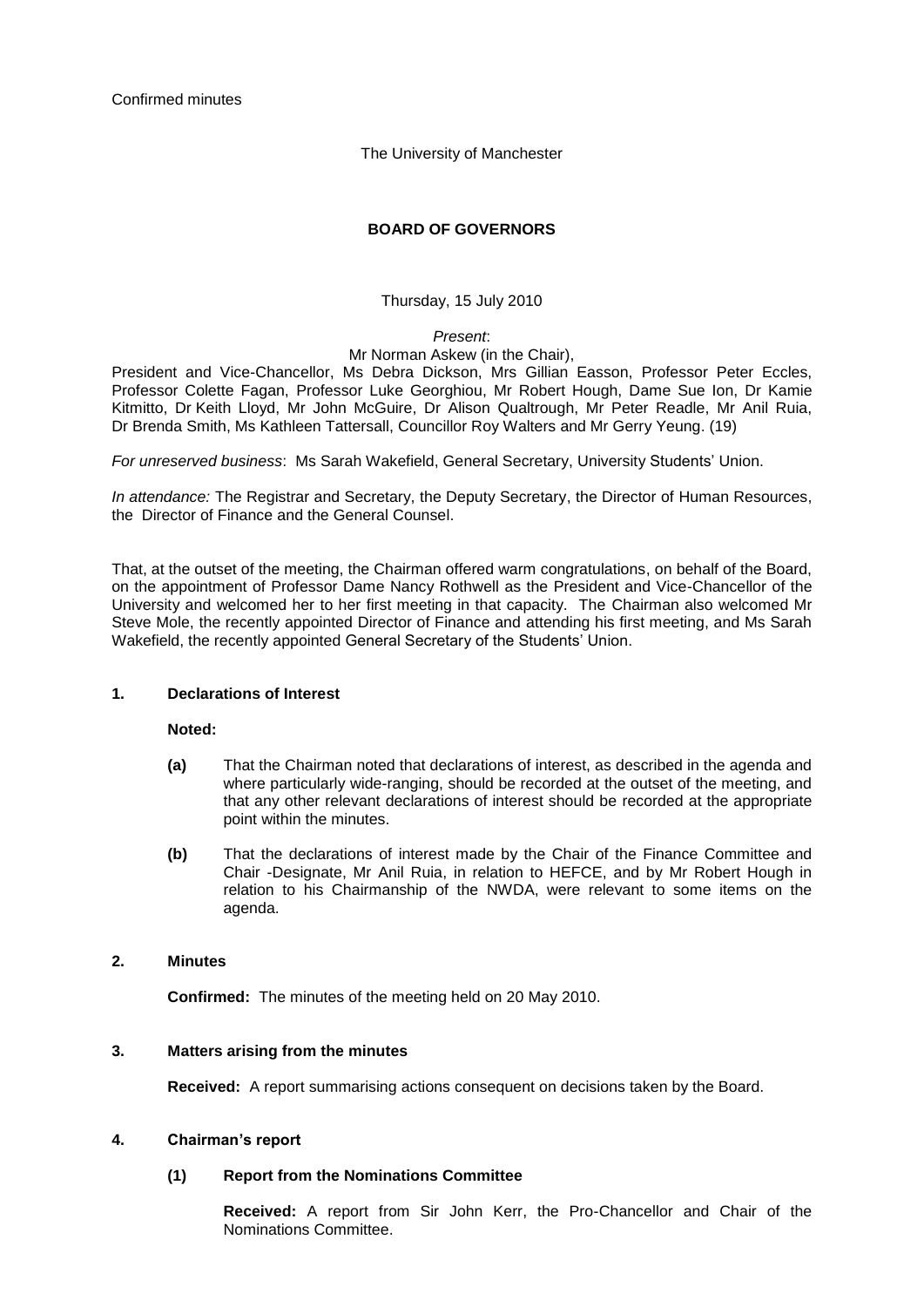**Noted:** That, as previously reported to the May meeting of the Board, an additional vacancy would become available through Councillor Roy Walters"s retirement, and potentially, a fourth vacancy might arise. Following the decision taken by Mr John McGuire to retire from the Board because of the increasing demands on his time from other external commitments, there were two places on the Board that needed to be filled from 1 September 2010. The Nominations Committee had two individuals under active consideration for the known and the potential vacancy and was therefore able to bring forward recommendations for both to the Board in Category 2.

**Resolved:** That the following individuals be appointed on the Board"s endorsement, each for a period of three years from 1 September 2010, as new members of the Board of Governors to fill the vacancies created by the retirements of Councillor Roy Walters and Mr John McGuire:

#### **Mrs Christine Lee-Jones**

Mrs Christine Lee-Jones is currently a Non-Executive Director of Walton Centre NHS Foundation Trust. She has gained extensive experience of corporate governance in both the maintained and independent sectors of education at both local and national levels prior to taking up this appointment. Until 31 December 2009, Christine was the Head Mistress of Manchester High School for Girls, and prior to that appointment was the Principal of Eccles College, Salford. Christine has amassed seventeen years of public service to higher education having served previously on the Council and Court of the University of Salford, and the Court of the Victoria University of Manchester and the General Assembly of the University of Manchester. She also served as a member of the Audit Committee at Salford, and its Strategic Policy and Resources Committee. She is a Deputy Lieutenant of Greater Manchester and a magistrate.

#### **Mr Paul Lee**

Mr Paul Lee was Senior Partner of Addleshaw Goddard until May 2010, and has practised with the firm since qualification, specialising in Corporate Finance. He read Law at Clare College Cambridge. He became Managing Partner of Addleshaw Sons & Latham in 1991 and Senior Partner of Addleshaw Booth & Co in 1997 before merger with Theodore Goddard in 2003 created what is now Addleshaw Goddard. Paul has held various company directorships in public and private companies. In addition to his business interests, Paul has for many years been heavily involved with a variety of cultural organisations and is currently Chairman of the Royal Exchange Theatre in Manchester and Chairman of the Feoffees of Chetham's School of Music, also in Manchester, where for fifteen years he was Chairman of the School Governors. Paul is involved in a variety of ways with Clare College Cambridge and is a Fellow of the Duke of Edinburgh's Award World Fellowship. He is also a Deputy Lieutenant of Greater Manchester. Previously, Paul has served on the Boards of the Hallé Concerts Society, Opera North and Northern Ballet Theatre and has been Joint-Chairman of the Prince's Trust Development Committee in the North West.

## **(2) Review of Board Committees**

**Noted:** That in the light of imminent changes to the Board"s membership (following approval by the Board, at this and a previous meeting, of recommendations from the Nominations Committee for the re-appointment and appointment of lay members, and further to the ongoing elections of members of Senate and Staff to serve on the Board), it would be necessary to consider the composition of certain Board committees for the session 2010-11.

**Resolved:** That Mr Anil Ruia, the Chair-Designate be authorised by the Board to determine any necessary changes to the membership and constitution of Board committees, in consultation with the Chairman and other Committee Chairs, during the summer of 2010.

## **(3) HEFCE Assessment of Institutional Risk**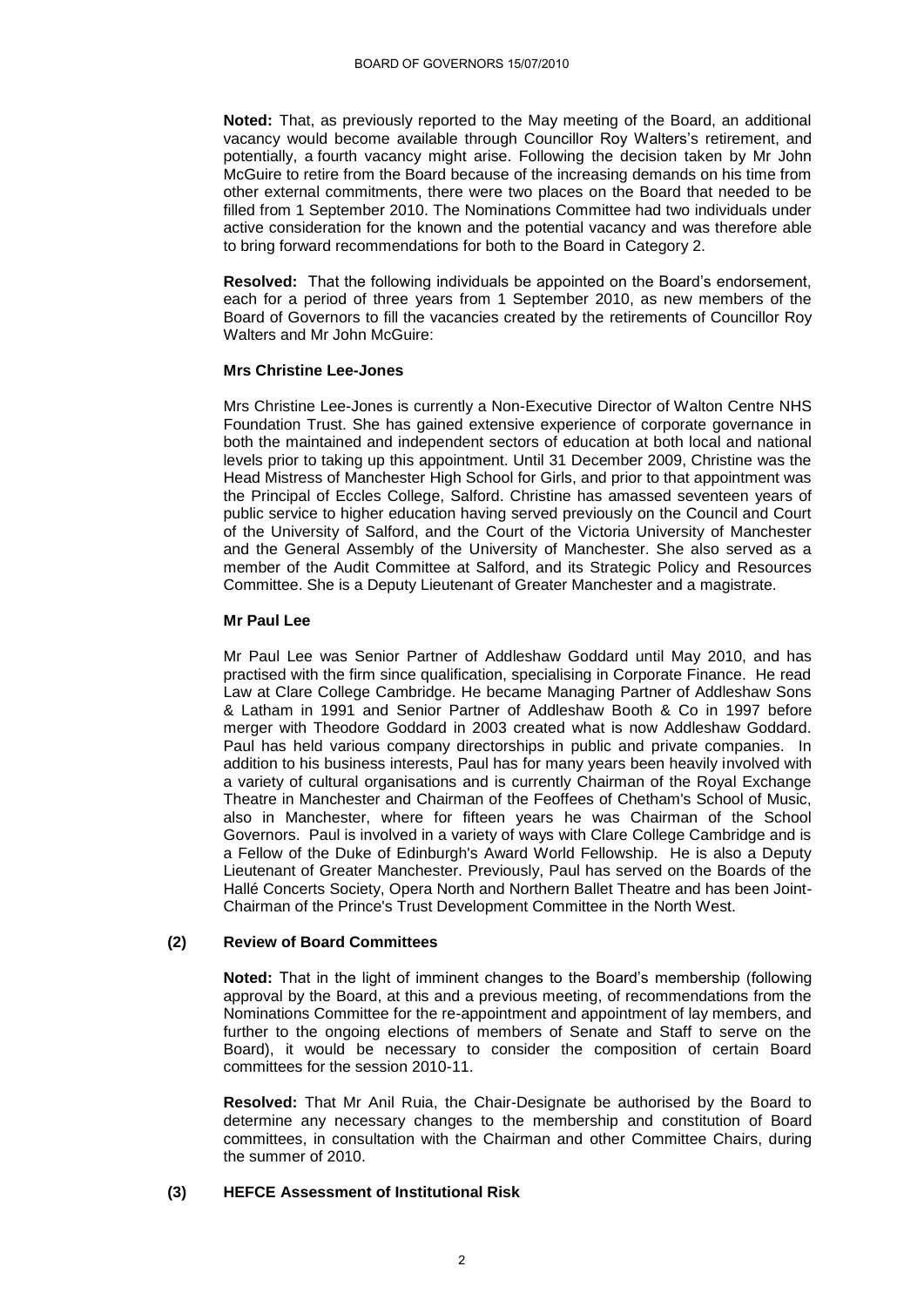**Received:** A brief report outlining the HEFCE"s assessment of institutional risk at the University and compliance with the Financial Memorandum and Accountability and Audit: HEFCE Code of Practice was provided for the information of Board members.

## **Noted:**

- **(a)** That HEFCE monitor the risk of the institutions they provide funds for and formally share the results of their risk assessment with institutions on an annual basis. These assessments were based on information across many areas, including student recruitment and retention, financial performance, audit findings and estates management. Only two classifications were employed by HEFCE within this assessment. A small number of institutions are judged "at higher risk" and the majority are considered "not at higher risk". HEFCE"s overall assessment of The University of Manchester was that it is "not at higher risk".
- **(b)** That it was noted within the benchmarking information supplied by HEFCE, that the University was performing in line with the overall sector mean in most of the indicators, but was below the overall sector mean in respect of the indicator that measured discretionary reserves as a percentage of total income (20.6% forecast 2009/10). The University's weaker performance in this indicator was not regarded as a concern. Nonetheless, its relative position would be monitored by Finance.

## **(4) The USS Pension Scheme**

**Received:** Correspondence between the Chairman of the Board of Governors and Sir Martin Harris regarding the USS Pension Scheme.

## **Noted:**

- **(a)** That the Employers Pension Forum had always maintained that specific changes were essential to address affordability issues and ensure that the USS scheme has a sustainable long-term future. On 7 July the USS Joint Negotiating Committee (JNC), via the casting vote of the Chairman, approved the reforms proposed by the Employers Pension Forum to the USS scheme.
- **(b)** That, following the anticipated USS Board"s approval of the proposed reform of the scheme on 22 July, the USS scheme would require that the employers undertake a consultation with active and eligible members of the scheme in their employment. The consultation, which is a requirement under the Pensions Act (2004), was expected to commence in late September and run until early December 2010. The results would then be considered by the USS Board before the changes are finalised. The planned implementation date was 1 April 2011.
- **(c)** That as previously reported, the outcome of the review would have implications for the shape and structure of local schemes, including the UMSS.

## **5. Secretary's report**

## **(1) Appointment of the President and Vice-Chancellor**

**Received:** A report on the process of appointing Dame Nancy Rothwell, as President and Vice-Chancellor of The University of Manchester.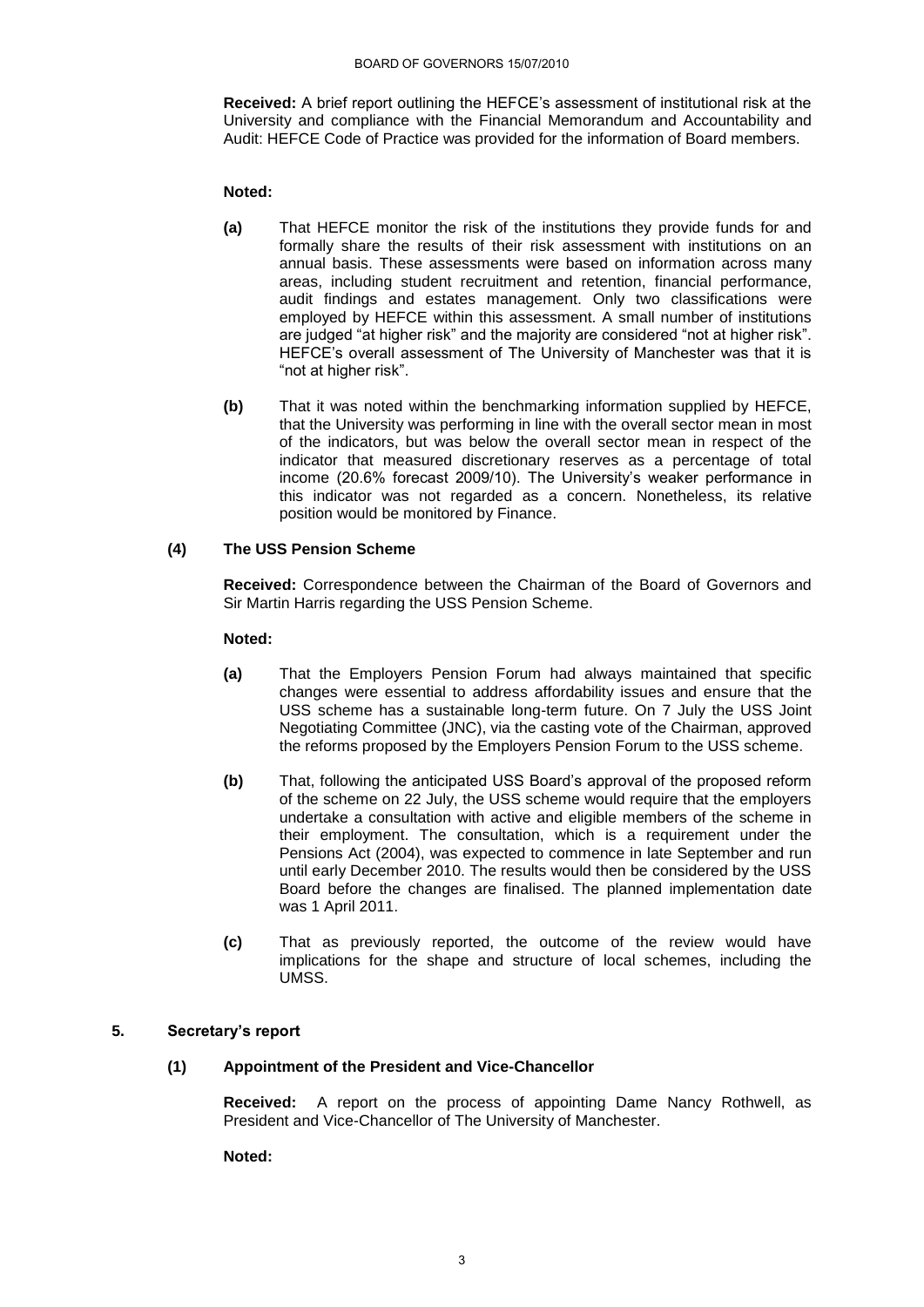- **(a)** That following the announcement of Professor Alan Gilbert"s retirement as President and Vice-Chancellor of the University, the Board had agreed an appointment process for his successor in March 2010.
- **(b)** That Statute III, which concerns the role and responsibilities of the President and Vice-Chancellor, states that "The President and Vice-Chancellor shall be appointed by the Board following consultation with the Senate" and that "The President and Vice-Chancellor shall hold office for such period and with such terms and conditions as the Board shall determine".
- **(c)** That the University appointed Perrett Laver, the Executive Search Agency, to ensure that candidates of the highest calibre, nationally and internationally, were available for consideration by an Appointment Committee, which was chaired by Mr Anil Ruia, the Chairman-Designate. The Appointment Committee was delegated to act on behalf of the Board of Governors, and in order to ensure compliance with the obligations of the relevant Statute, it was agreed that the Appointment Committee would comprise:

Mr Anil Ruia, Chair Mrs Gillian Easson Mrs Brenda Smith Mr Peter Readle Dr Keith Lloyd Professor Collette Fagan Professor Luke Georghiou Professor Peter Eccles Ms Debra Dickson Mr Gabriel Hassan (Observer)

The Registrar and Secretary acted as Secretary to the Appointment Committee, and the Director of Human Resources and representatives of Perrett Laver attended meetings and informal interviews in an advisory capacity.

- **(d)** That advertisements for the role were placed in the Times Higher Education and in the Chronicle of Higher Education. The interviews were held over the 17 and 18 of June, and Professor Dame Nancy Rothwell was duly appointed as the President and Vice-Chancellor of the University from 1 July 2010, (for a period of seven years). The announcement was made to the University community and press on 21 June 2010.
- **(e)** That as a distinguished Life Scientist, Dame Nancy had been a member of staff at the University since 1987 and Deputy President and Deputy Vice-Chancellor since 2007. She took-up her post on 1st July 2010 succeeding Professor Alan Gilbert, who retired after six years. Dame Nancy is the first woman to lead The University of Manchester or either of its two predecessor institutions.

## **(2) Elected membership of the Board of Governors in Category 3 and Category 4**

- **(a)** That ballots were underway in two constituencies in order to determine membership of the Board in Category 3, members of the Senate, and Category 4, members of staff other than academic or research staff.
- **(b)** That the ballot of Senate members for Category 3 was between five nominated members of the Senate for two places on the Board, and would be determined on Monday 19th July. The ballot of General Assembly members for Category 4, was between three nominated members within the Staff Category of General Assembly for two places on the Board, and would be determined on 28 July 2010. The outcome of both ballots would be communicated to Board members shortly after this later date.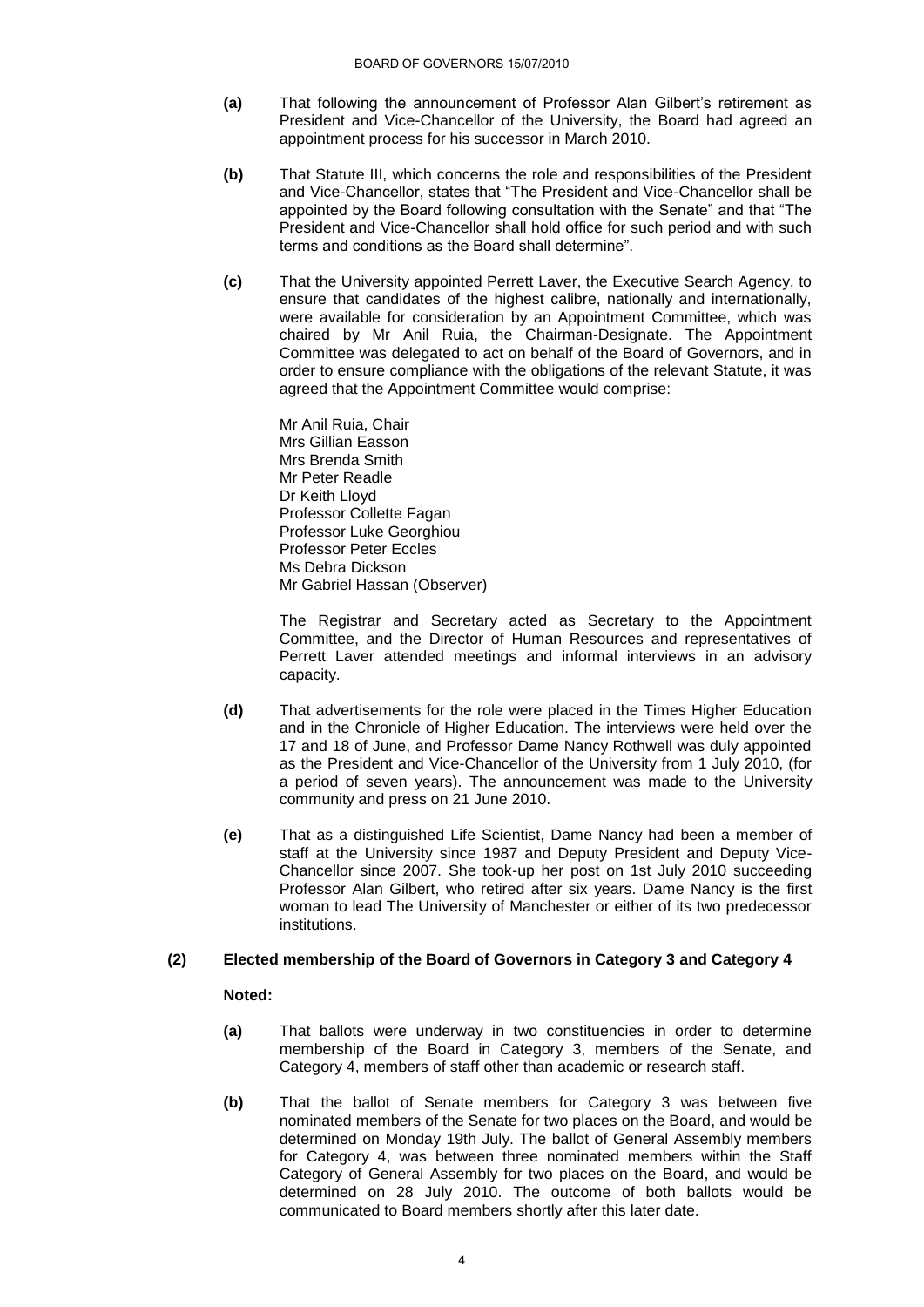## **(3) Revision to Statute IX**

**Received:** The formal proposal, previously considered by the Board and subsequently approved by meetings of the Senate and the General Assembly, to amend Statute IX.1 Category 5.

#### **Noted:**

- **(a)** That, as previously reported, when the University sought the re-appointment of three members of Category 5 of the General Assembly in June 2007, a representative of the appointing body, the President of Her Majesty"s Privy Council, indicated that the President would be willing to re-appoint on that occasion, but that the University should seek an alternative arrangement beyond the period of membership approved.
- **(b)** That the Nominations Committee subsequently agreed that this would be most readily achieved by transferring the individuals concerned, assuming they wished to continue to serve on the General Assembly, to Categories 9 and 10 (lay members appointed by the Board of Governors and the General Assembly). At the same time, the Committee agreed that a permanent link should be established with the Royal Northern College of Music, and that the College should be asked to appoint an individual to the Assembly within Category 5.

Therefore, at the meeting of the Nominations Committee in December 2009 it was agreed:

- (i) To recommend the following amendment to Statute IX.1 Category 5, to take effect from 1 September 2010:
	- *Delete* "Three members appointed by the President of Her Majesty"s Privy Council."
	- *Add* "One member appointed by the Royal Northern College of Music."
- (ii) That the current members appointed by the President of the Privy Council to 31 August 2010 be considered for nomination as members of the General Assembly under Categories 9 or 10 or, if relevant, Category 3.

**Resolved:** To recommend the following amendment to Statute IX.1 Category 5, to take effect from receipt of confirmation of the proposed amendment by the Privy Council.

Delete "Three members appointed by the President of Her Majesty"s Privy Council."

Add "One member appointed by the Royal Northern College of Music."

## **(4) Retirement of the Registrar and Secretary**

**Reported:** That the Registrar and Secretary had announced, to his direct line reports and senior colleagues, his intention to retire from the University at the end of July 2011. The Registrar and Secretary"s current appointment term would come to an end in October 2010, and therefore a formal proposal for an extension to the term would be presented to the Board in September 2010.

#### **(5) Retirement of the Chairman of the Board of Governors**

**Noted:** That the Chairman of the Board of Governors, Mr Norman Askew, would stand down from the Board on 31 August 2010. On the occasion of his last formal meeting as Chairman, the Registrar and Secretary proposed formal thanks, on behalf of the Board of Governors, to Mr Askew for the years of service he had given to the University as the inaugural Chairman of the Board of Governors, and previously as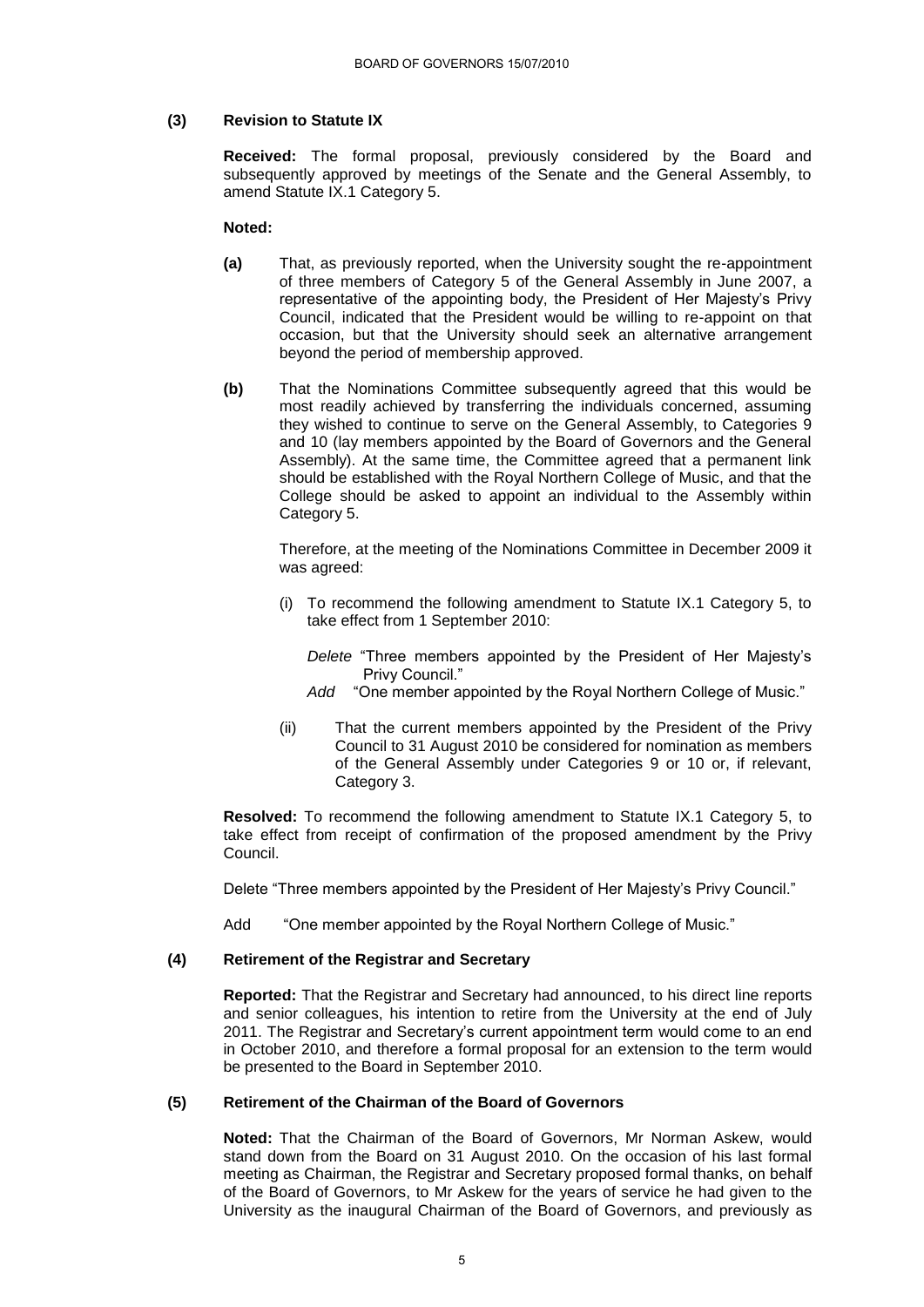Chairman of the Company Limited by Guarantee. The Board meeting would be followed by a Dinner in his honour to express grateful thanks for his Chairmanship, and to recognise the contributions of Mr John McGuire and Councillor Roy Walters who would also be leaving the Board of Governors on 31 August 2010. The proposal was moved with acclamation.

## **6. Report from the University of Manchester Students' Union**

**Received:** A report from Ms Sarah Wakefield of the University of Manchester Students" Union on recent staffing developments.

#### **Reported:**

- **(a)** That the University of Manchester Students' Union (UMSU) had recently made a number of changes to its Senior Management structure, which had led to the departure of the General Manager and the Deputy Manager. UMSU enjoys a "dependent autonomy" from The University of Manchester. Nonetheless the University remains the regulator of UMSU as set out in the Code of Practice on the Students" Union. Currently regulation of UMSU is carried out at Union-University Liaison Forum meetings which occur every Semester.
- **(b)** That the reasons for these changes were linked to an external review of management within the Union that took place in autumn 2009. The Union would seek to appoint a new senior manager, carrying the title of Director, and the role would be to lead the strategic direction of UMSU, and adopt a new strategic vision for UMSU to be recognised as the best Union in the country by 2020. The new role was designed to better fit the organisation and bring forward a clear strategic plan. The July meeting of the Union"s Executive would seek to confirm the process for appointment of the new Union Director.
- **(c)** That currently the UMSU is employing an interim Manager working two days a week on secondment from The University of Salford Students" Union. The Union was also taking advice from NUS and an external HR Consultancy company. In the interim period all normal Union activities were operating as planned in tandem with their standard reporting structure, and the General Secretary provided an assurance that all risks were being managed and considered with the usual care.
- **(d)** That the Union accepted that these recent changes in the senior management at UMSU were not communicated to the University, and recognised that the flow of communication between the Union and the University had been inadequate.

- **(a)** That in responding to these matters and the delayed development of a revised constitution in preparation for changes as a result of the Charities Act, the Registrar and Secretary had asked the Head of Student Support Services to conduct a wideranging review of the University's relationship with the Students' Union encompassing, *inter alia,* constitutional issues, communications, building leases, financial reporting, risk management, and the level of the financial contribution made by the University to the Union.
- **(b)** That the Board expressed its wider concern about the implications for the Union in terms of its risk management, the implementation of the Charities Act and the progress that was being made in terms of the Union"s constitution and registration with the Charities Commission, and in respect of the Union's financial arrangements. In responding, the General Secretary provided further information on the interim arrangements, and the short-term action taken to address line management responsibilities within a functioning management structure. The longer term issues would be considered over the summer, and within the review.
- **(c)** That a member of the Board, in her capacity as a trade union representative, expressed her concern about the lack of consultation that had been undertaken within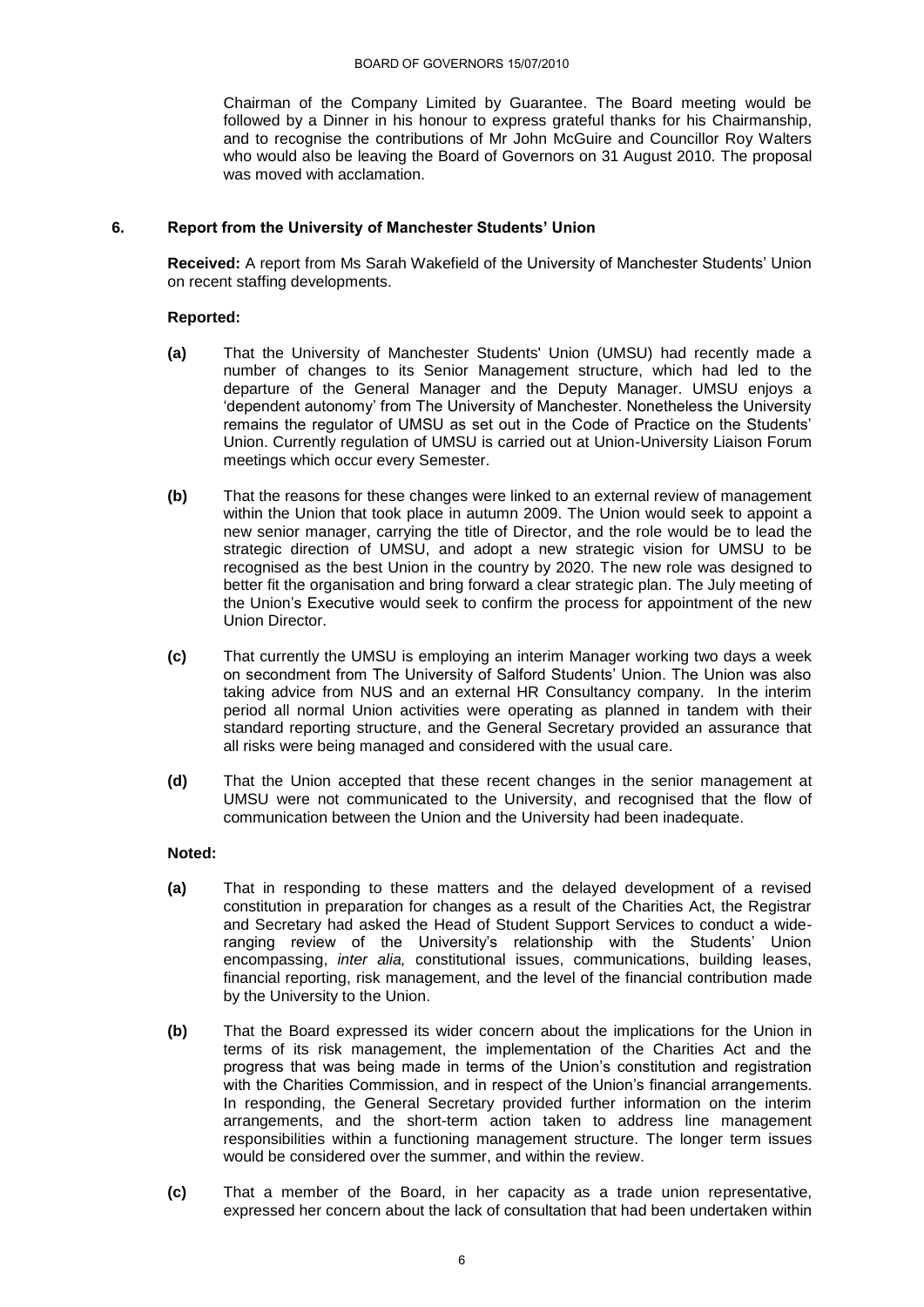the staffing review and the manner which it had been conducted. In responding, the General Secretary acknowledged difficulties within the process, but referred to the lack of clear procedures for HR and associated management matters as a contributory factor in the problems that occurred, and that these gaps demonstrated the need for a stronger management structure.

- **(d)** That the Board was reminded of the complexity of the merger process for the respective Unions of the Victoria University of Manchester and UMIST in 2004, and the expediency that had been adopted in preparing and agreeing a new constitution at that time. That process did not provide the opportunity to a conduct a full scale review, and ultimately could not deliver an optimal constitution. A further review, undertaken in 2007, was not sufficiently wide-ranging to address some of its deficiencies, and it was noted that the review of the reporting relationship and the work underway to review the constitution following the implementation of the Charities Act, would provide a welcome opportunity to improve the documentation and clarify accountability and reporting responsibilities.
- **(e)** That during the discussion, the General Secretary of the Union, highlighted the Union"s independence and status as an unincorporated association, and the inherent tension that can arise in addressing the concerns expressed whilst maintaining the Union"s autonomy and its representative and advocacy roles in respect of the student body.

**Resolved:** That the Board endorsed the formal review, established by the Registrar and Secretary, concerning the relationship between the UMSU and the University. As the Risk Committee has previously considered the risk profile of the Union and its accountability to the University in respect of assurances on risk matters, this Committee should receive and consider the outcome of this review on its completion, and after consideration by the Registrar and Secretary, in the next session.

## **7. Budget for 2010-11**

**Received:** A copy of the proposed University Budget for consideration and formal approval by the Board of Governors.

- **(a)** That, as previously agreed by the Board of Governors and Finance Committee, the Budget must deliver a surplus and facilitate strategic investment. It was anticipated that the Budget would deliver a surplus in the region of £20m, representing approximately 2.5% on income of £700m, and includes contingency funds of £15m. As prepared, the Budget did not account for further cuts that might affect the University in-year. Nonetheless, all projects have been prioritised accordingly and the situation would be closely monitored throughout the year to enable corrective action.
- **(b)** That the Budget did not reflect the £600m anticipated cut in HEFCE funding, where the University"s share could be in the region of £9.5m. This cut was expected to materialise in 2011/2012 and 2012/13, however there remained the risk that it could affect the University in the forthcoming year.
- **(c)** That anticipated saving from ERVS has been included at £7m. A £10m increase in overseas fee income was assumed, of which £7.6m was attributable to price increases. This assumption attracted risk, as any shortfall would directly affect net income. Similarly assumptions about the level of income from research are not without risk, as delays or developments externally might affect the University's aspirational targets. Budgeted energy costs were also regarded as particularly vulnerable due to market volatility.
- **(d)** That the external environment was very uncertain and therefore it was highly that some of the assumptions adopted would change through the year. For this reason the Budget had been brought forward with an understanding among the primary budget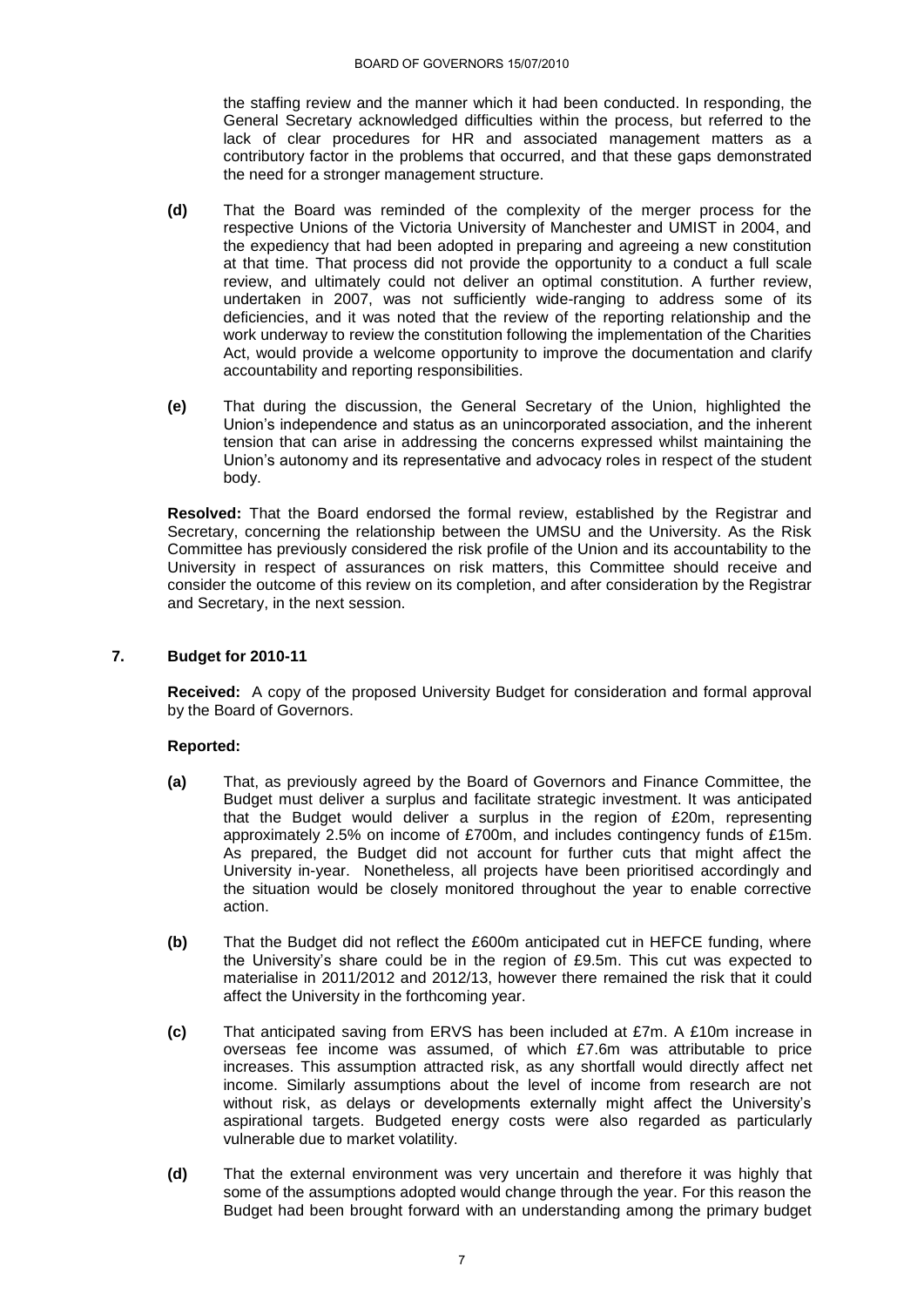holders that those budget provisions made, but not initiated within the year, could be clawed-back if circumstances changed.

**Resolved:** To approve, on reference from the Finance Committee, the Budget for the Financial Year 2010/11.

## **8. President and Vice-Chancellor's report**

## **(1) The Report of the President and Vice-Chancellor to the Board of Governors**

- **(a)** That, in reaffirming its strong support for the Manchester 2015 Agenda, the Board of Governors had previously accepted that it would be grossly irresponsible for the University to go into "survival mode" and cease to operate strategically in response to emerging financial pressures. At the most recent meeting of the Board in late May considerable discussion was devoted to the importance of holding an uncompromising line on the strategic development of the University in the emerging financial climate. Basic fiscal prudence was essential, but insufficient, and the President and Vice-Chancellor emphasised that the University must continue with strategic investment to implement the Goals and Strategies set out in *Advancing the Manchester 2015 Agenda*. Equally, the Board had reaffirmed the importance of resisting the temptation to resort to *ad hoc* measures to deal with what are likely to be major financial pressures associated with pension costs and public funding cuts, and remains committed to a "targeted, strategic approach" to dealing with these impacts.
- **(b)** That, in commenting on the uncertainty within the external funding environment, the President and Vice-Chancellor reflected that the impact of the cuts, and their application within the sector, would not become clearer until after the Departmental Spending Review. Nonetheless it was likely that "unprotected" departments, which included the Department for Business, Innovation and Skills, would face cuts of at least 25%. The impact of the additional £200m in cuts recently announced might affect the University by £2m in each year, and the in-year VAT increase announced in the recent Budget would have a likely impact of £3m. Further cuts were likely to impact upon other sources of funding in the University from those charities, bodies or agencies that were also in receipt of public funds.
- **(c)** That, in terms of the separate pressures of increased pension contributions, the John Hutton Review of Public Sector Pensions would be likely to influence the ongoing negotiating regarding schemes for the sector. Similarly, the Will Hutton Review of Pay within the Public Sector, and the pay freeze announced in the National Budget recently, would have implications for pay agreements reached by universities in joint negotiation.
- **(d)** That, from the next session, the report from the Board Monitoring Group would be a regular, formal item on the agenda.
- **(e)** That, at the time of report, the University had received 600 applications for ERVS. At this stage over 100 had been accepted and this was expected to deliver over £4m in savings of the £8m required. Therefore, there was confidence that the £8m target would be achieved within the scheme. In reporting on this item, the President and Vice-Chancellor recommended to the Board the extension of the scheme to 31 October 2010, subject to the required consultation with the trade unions and other employee representatives. This extension would provide staff members with the opportunity to further consider the scheme alongside the difficult financial environment for the University that was emerging. This was viewed as preferable to ending the scheme prematurely, only for the University to have to consider its re-introduction as the scale of cuts became clear with the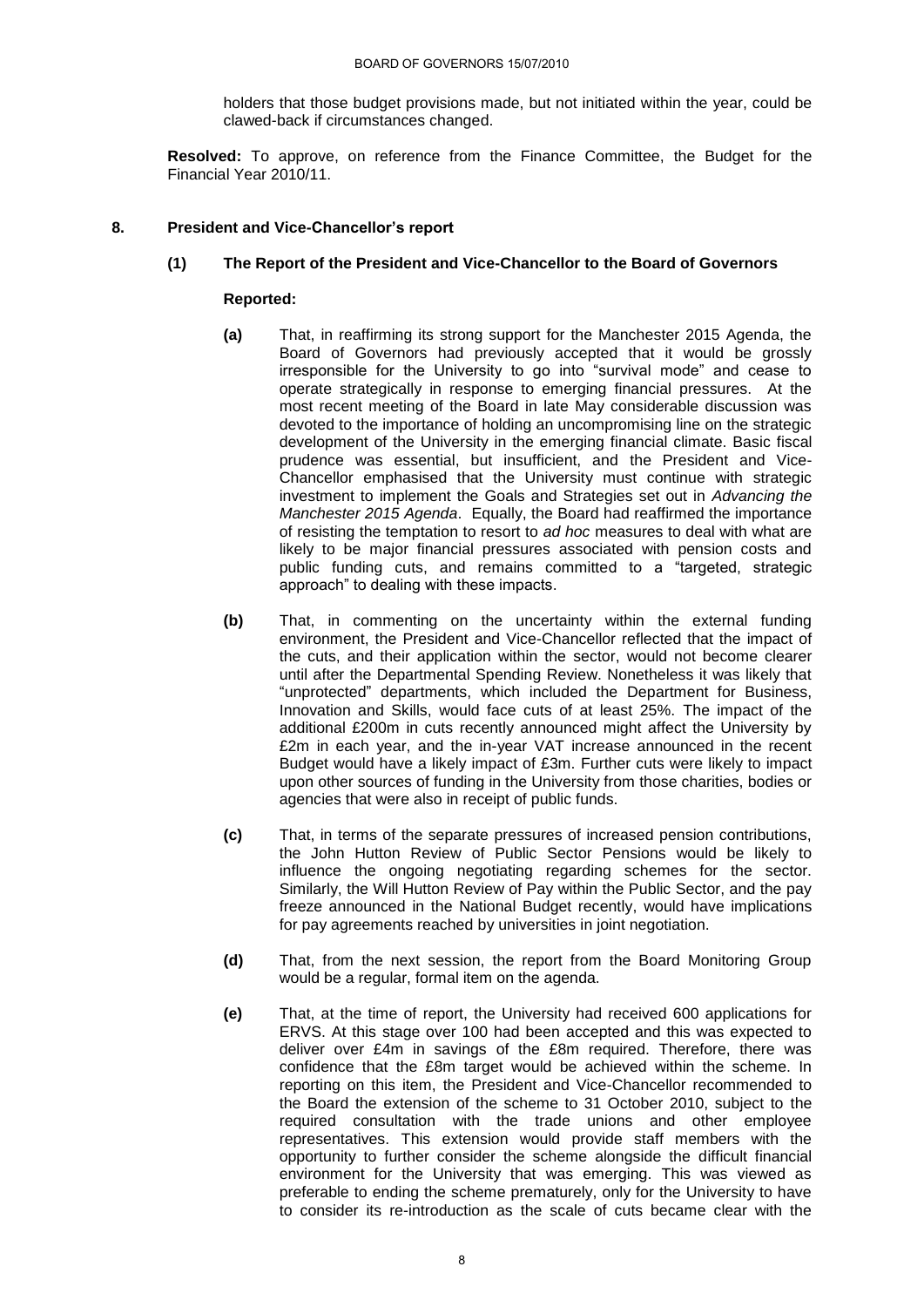necessary formal, statutory consultation process that would also entail. The Flexible Working Scheme, which had been introduced at the same time as the ERVS scheme, had been less successful and had attracted only a small number of applications.

- **(f)** That the indications suggested positive student recruitment outcomes for 2010 entry when compared with the same point in the admission cycle last year. In terms of UG applications, Manchester continues to be the most popular University in the UK. The University's total number of UG The University's total number of UG. applications has increased by 4% from 52,897 to 55,120. This compares to a Russell Group average increase of 7%. Offers to home applicants had increased by 3% and acceptances by 6%. Offers to international applicants had increased by 9% and acceptances were up by 11%. The key challenges for the University in this year"s admissions cycle were to ensure that it achieved, but did not exceed, the agreed HEFCE home UG target and that it maximised the number of new full fee paying international UG students. The Intake Management Group (IMG), chaired by the Vice-President for Teaching and Learning, would manage the UG admissions process to ensure the University maximises the income from UG student recruitment. This group would, as last year, maintain tight controls on home UG numbers to avoid any financial penalties.
- **(g)** That PGT applications to Manchester had increased by 18% from 26,089 to 30,736. This increase is explained by a rise in home PGT applications by 27% from 5,988 to 7,605 and a rise in international PGT applications of 16% from 19,603 to 22,719. The number of offers made to PGT applicants had increased overall by 7%. It is worth noting that offers to home applicants had decreased by 6% from 2,619 to 2,470, while offers to international students had increased by 11% from 8,342 to 9,263. PGT acceptances had increased by 26% from 5,640 to 7,114.
- **(h)** That PGR applications to Manchester had increased by 4% from 4,170 to 4,339. Home PGR applications had risen by 3% from 1,395 to 1,434 and international PGR applications by 5% from 2,689 to 2,818. The number of offers made to PGR applicants had decreased overall by -2%. The number of offers made to international applicants had increased by 4% and acceptances by 19%.
- **(j)** That although numbers of offers and acceptances from international students appear positive, it was difficult to predict final outcomes, particularly with the unknown impact of the Points Based System (PBS) for immigration. The UK Border Agency (UKBA) introduced a new online visa system in February 2010 and the University has had to develop new business processes, and supporting systems, to respond to these changes. As with last year, it would be difficult to predict the number of international students who will be granted visas and actually enrol. Every effort is being made to support international students in their visa application process. The President and Vice-Chancellor had placed great emphasis on further improving the student experience and the priority of developing the University"s international strategy. This, together with an ever increasing reliance on international student recruitment, means that an assessment of the experience of international students at the University is vital. In that context, the President and Vice-Chancellor welcomed the dramatic improvement in the "international student barometer" results, showing an overall improvement in international students' satisfaction increasing from 77 to 92% and thanked and congratulated colleagues, recognising that it was a small step in the improvements needed for students.
- **(k)** That Board members had received an informal briefing on Estates within the year, and were therefore aware that the University was developing an updated Estates Strategy as required by the HEFCE as a condition for future applications for capital funding. The strategy set out a development framework for The University of Manchester covering a ten year period from 2010 to 2020, focusing on providing the appropriate physical infrastructure to meet the University"s vision contained in *Advancing the Manchester 2015*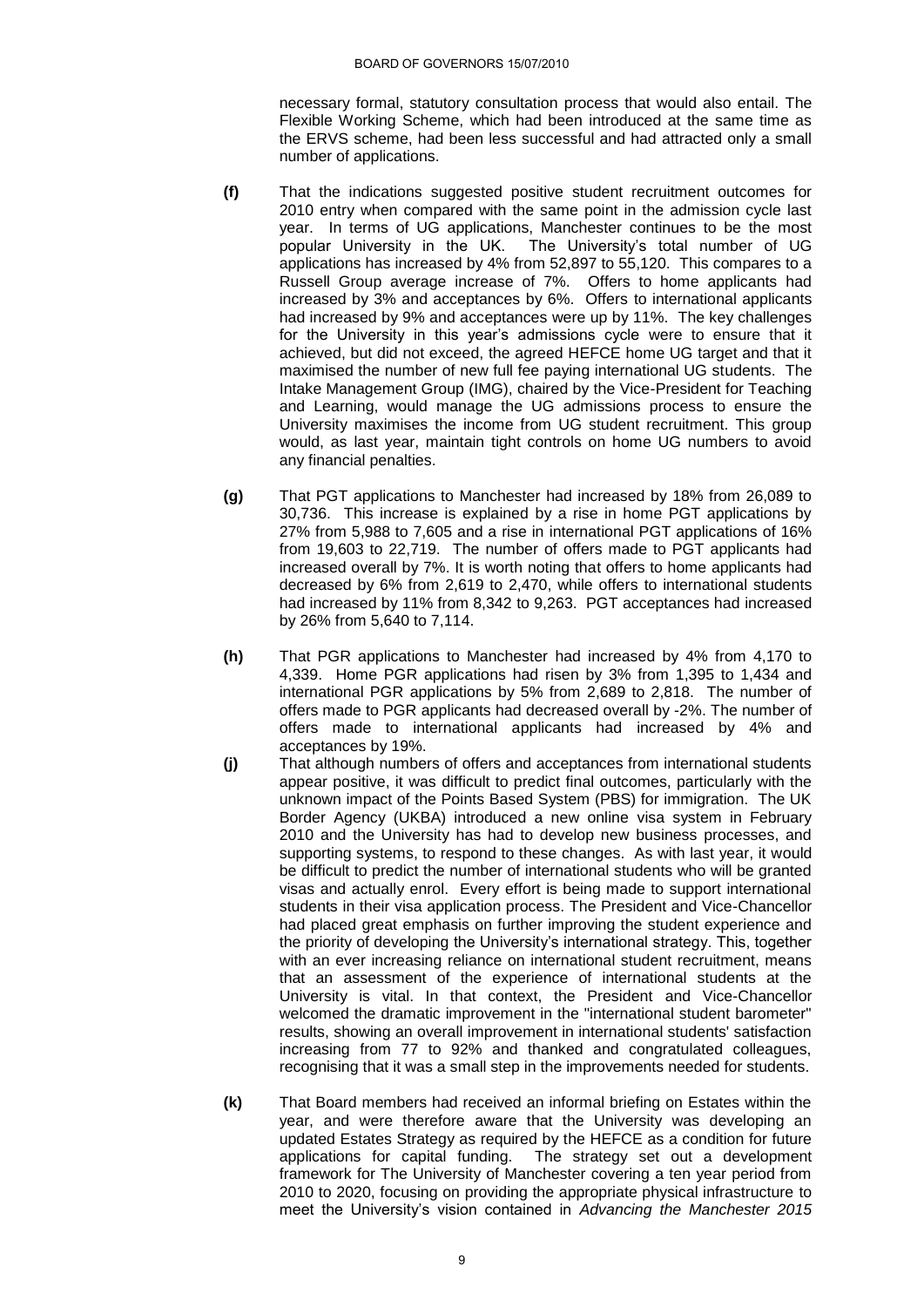*Agenda*.In addition to the key themes of improving the condition and functionality of the estate, and securing space efficiencies, the new Estates Strategy would also take account of the urgent need to reduce dramatically the University"s carbon emissions over the next decade. This was the *right thing* for a responsible University to do and because HEFCE has determined to set challenging targets backed up by major funding incentives and disincentives. The first priority would be to secure the low carbon benefits of combined heat and power (CHP) technology. Board members received a copy of the draft plan at the time of the informal briefing in May and a final version will be submitted to the Board for approval for the first meeting of the next session.

- **(l)** That in October 2005, following the transfer of the Paterson Institute for Cancer Research (PICR) to The University of Manchester, the University"s Board of Governors approved the establishment of the Manchester Cancer Research Centre (MCRC) as part of a strategy for positioning Manchester as a truly world-class centre for basic, translational and clinical cancer research. MCRC is an oversight body representing the key partners in Cancer-related research in Manchester, including (chiefly) the University, the Christie Hospital NHS Trust and Cancer Research UK. Its role is to co-ordinate, support and enhance cancer research in Manchester, with the key goal of delivering patient benefit through discovery and its application. It makes recommendations to the partners about the development and coordination of cancer-related research activities and priorities, promotes close interaction between scientists engaged in fundamental research, clinical researchers and practising clinicians committed to providing state-of-the-art patient care, to monitor research programmes, and generally to assist Manchester-based cancer research. Key to the future success was the development of additional space, and new and better facilities. Given the strategic additional space, and new and better facilities. significance of this development to the University, the Board of Governors, at its meetings in May and October 2007, agreed that there was a strong case for the University making the contingent commitment to match capital from external sources up to a maximum of £20 million for the development of a new Cancer Research Building on the Christie Hospital site. This commitment was subject to (i) confirmation by the Christie Hospital NHS Trust that the Paterson Institute for Cancer Research will have long-term access to its present space in the Christie Hospital, and (ii) agreement with the Trust of a satisfactory long term basis upon which the University will have guaranteed access to the site of the proposed Cancer Research Building. Since this decision was taken by the Board, the external funding climate had deteriorated significantly; however following recent discussions with CRUK and the Christie an alternative proposal was now being presented and submitted to the Board for endorsement.
	- At present £10M funding has been identified from CRUK, this needed to be matched by a further £10M from the University.
	- Of the matching funds from the University £5m (plus potentially a further £1M for equipment) is to come from the PICR's Director's Reserve Fund and £5m from the University. (It is important to note that the PICR fund could not be used for other purposes, and therefore this is not "free" cash.)
	- Christie to meet the cost of the site clearance and reprovision of the land (estimated at £2.2m) for the building in exchange for space in the new build which they would probably use mainly as office/meeting room/educational to support activities which are central to the MCRC"s mission.
	- Christie will retain freehold and provides land for a peppercorn rent. This will be additional to and not a substitution for the current Paterson space.

In return the University is to: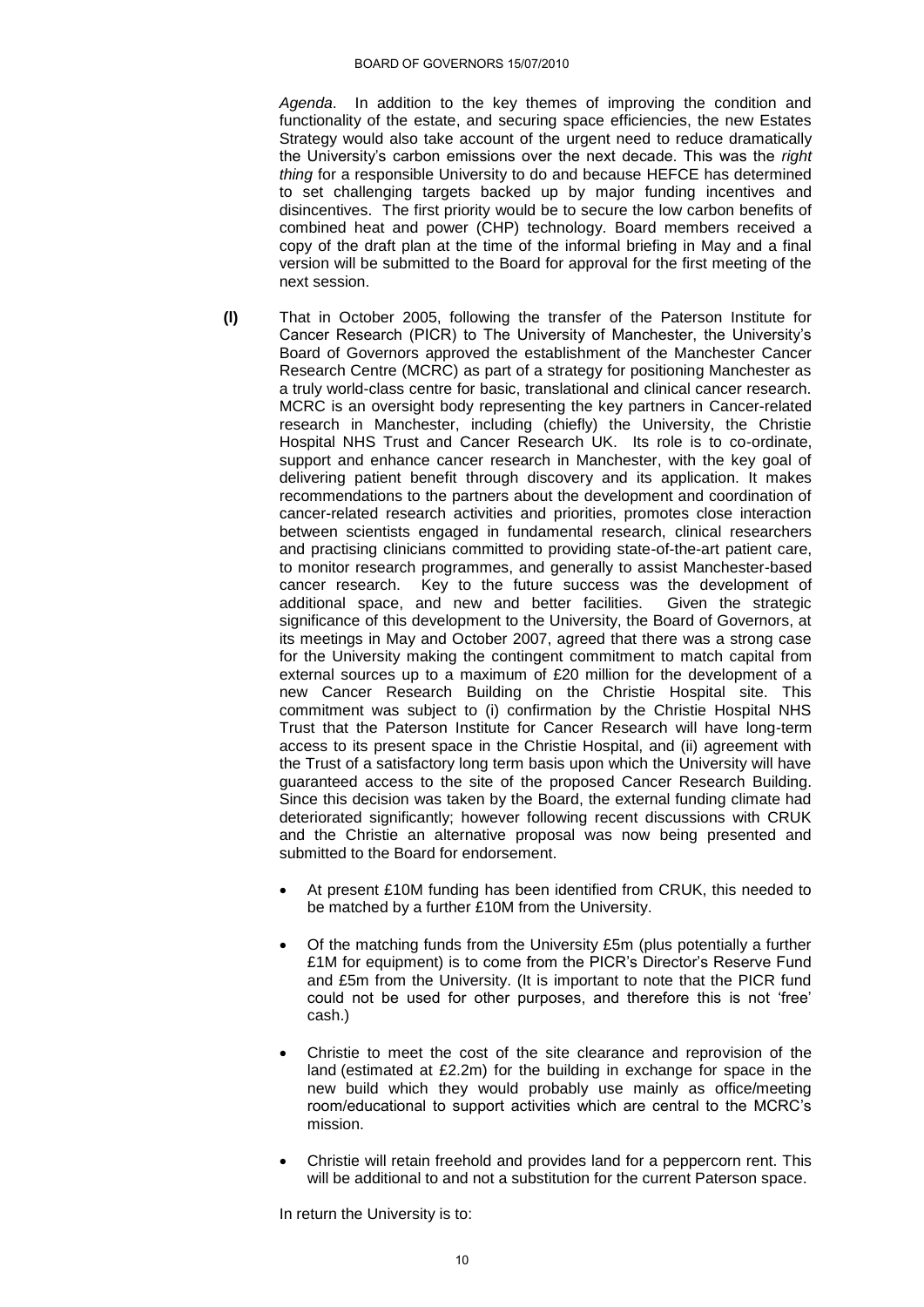- Increase the size of building to create space for Christie clinical and academic research and associated meeting rooms.
- Grant Christie peppercorn lease for space on an equivalent term to the land lease.
- Fund the additional cost of increasing the size of the building via clearance costs savings (c. £2.2m) and a Christie "bullet" payment.

The costs of the additional build would be met by the University funding the equivalent cost of the site clearance/reprovision (estimated at £2.2m). Any shortfall would be covered by a bullet payment from Christie to the University to make up the cost of space and the area "allocated" to Christie staff . This would be subject to further agreement based on "open book" costings. The University had agreed with Christie that in the first instance they would seek specific tax advice to explore the potential for VAT exemption (NB if VAT is 20%, this would be in excess of £4m). The University has some reservations about whether this approach will be acceptable, and the limitations that this might place on commercial research within the building, though there is the possibility of restricting most of this to the existing Paterson space. The University would of course need to take its own expert advice before this was determined. The University was also seeking to secure further external funding. A bid would be submitted to the Wolfson Foundation which, if successful, would increase the funds available for the building. The contribution from the University is leveraged capital which would bring in further funding which would not otherwise be available. This is consistent with one of the principles that the University had adopted for capital planning purposes which is to give priority to capital projects attracting external matching funding. For such a development to go ahead, and for the University to commit funds, it was recognised that clarity over both the identity and asset ownership of the building relating to research was essential. To this end, and subject to the Board"s endorsement of the approach set out above, the University would move to agree the detailed terms and conditions for the design, construction and management of the building. In summary, the University would need to commit £5M towards a building of total cost £20-25M.

- **(l)** That the President and Vice-Chancellor would seek to appoint a Deputy President and Deputy Vice-Chancellor to provide support with the executive management of the University. As agreed with the Chairman-designate, this position had been advertised internally. It was anticipated that the appointments process would be completed in good time for the beginning of the next academic year.
- **(m)** That the President and Vice-Chancellor would be considering closely the future shape of the University recognising the priorities of funding, improving the student experience, maintaining research quality and power, developing the University"s international strategy and in providing a clear focus and definition for the social responsibility goal of the strategic plan (Goal 3).

- **(a)** That, in discussing the external funding environment and the likely cuts in public funding, the Board noted the commitment from management to share information on its contingency planning and on the future shape of the University, via the Board Monitoring Group during its early development, and formally via the Board of Governors on completion, and also noted the significant risks in bringing forward speculative proposals to the Board at an early stage when the distribution of public funding cuts was unknown.
- **(b)** That, in discussing the Flexible Working Scheme and the low number of applications received, the terms of the scheme were discussed and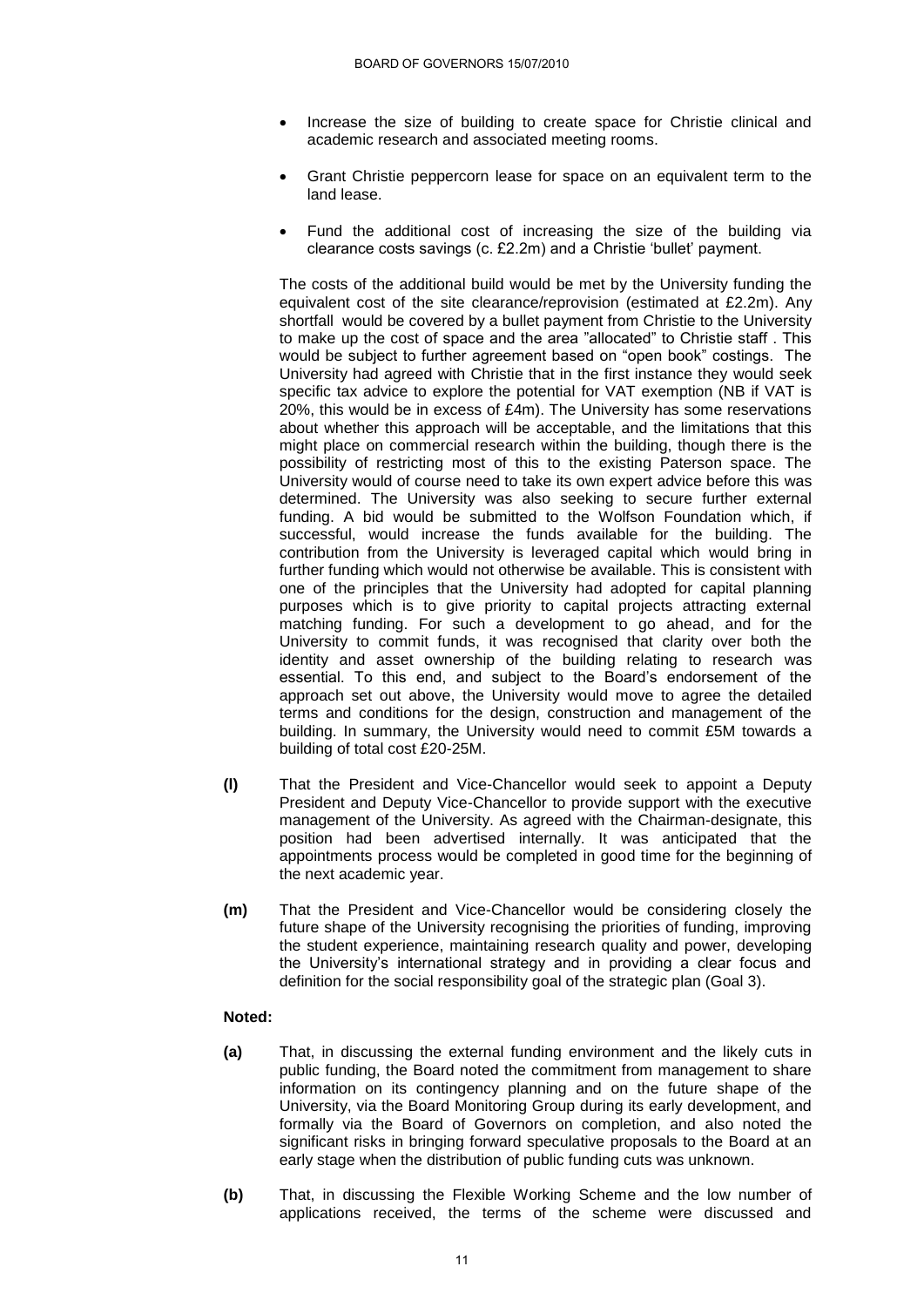#### BOARD OF GOVERNORS 15/07/2010

specifically the requirement that those taking advantage of it sign up to a permanent change in their contract, with no guarantee of a return to their previous terms. This, it was argued, could be a factor in the low level of interest in the scheme, and a more flexible approach could lead more staff members to take this up in the short-term and assist the University over the difficult funding period that was anticipated. In responding, the Director of Human Resources explained the difficulties in making changes to the terms of the scheme as, under legislation, consistent changes would need to be introduced under the University's wider flexible working policy. The scheme introduced largely built on the policies and procedures that the University already had in place regarding flexible working arrangements. Under the scheme the University recognised that employees taking it up may in future wish to request to return to their previous working arrangements and undertook to consider such requests sympathetically where budgetary considerations permit and there is an opportunity to make beneficial changes to staffing arrangements or service levels. This prompted further discussion as to why the scheme had received so few applications, including reference to the affect of such a permanent change on future pension provision and the effect of that on take-up.

**(c)** That, in terms of improvements to the student experience, the University had been considering a review of this area, encompassing the whole student experience of the University from public awareness and open days through to learning, research and graduation. It was recognised that, in these areas, the University"s structures and support arrangements had developed in an adhoc way, and the lifecycle approach considered within the review could inform and deliver a more effective structure. In addition, further efforts were underway to improve the student experience via the establishment of courses made available to any student regardless of discipline, and provided via a "University College". Such courses would include the values distinctive to the University, and address societal, global and economic issues.

#### **Resolved:**

- **(a)** To extend the closing date of the ERVS scheme to 31 October 2010, subject to consultation with the trade unions, and with the opportunity for a review of the decision by the Board of Governors ahead of the extended closing date
- **(b)** That the Board endorse the alternative approach to the funding of the Cancer Building, as reported.
- **(c)** That the Senior Management of the University is asked to re-examine the terms offered within the Flexible Working Scheme, in the light of the discussion noted above at the Board meeting, and to report back to the next meeting of the Board of Governors.

## **(2) Report to the Board of Governors on exercise of delegations**

#### **Reported:**

## **(a) Professorial appointments**

The following appointments have been approved on behalf of Senate and the Board of Governors:

#### **Tesco Chair of Economics and Executive Director of the Sustainable Consumption Institute**

Professor Robert W Hahn, BA, MA, MS, PhD (California Institute of Technology, Pasadena, California), previously Senior Fellow, Center for Business and Public Policy, Georgetown University, Washington DC, as Tesco Professor of Economics (and Executive Director of the Sustainable Consumption Institute) in the Faculty of Humanities from 10 April 2010.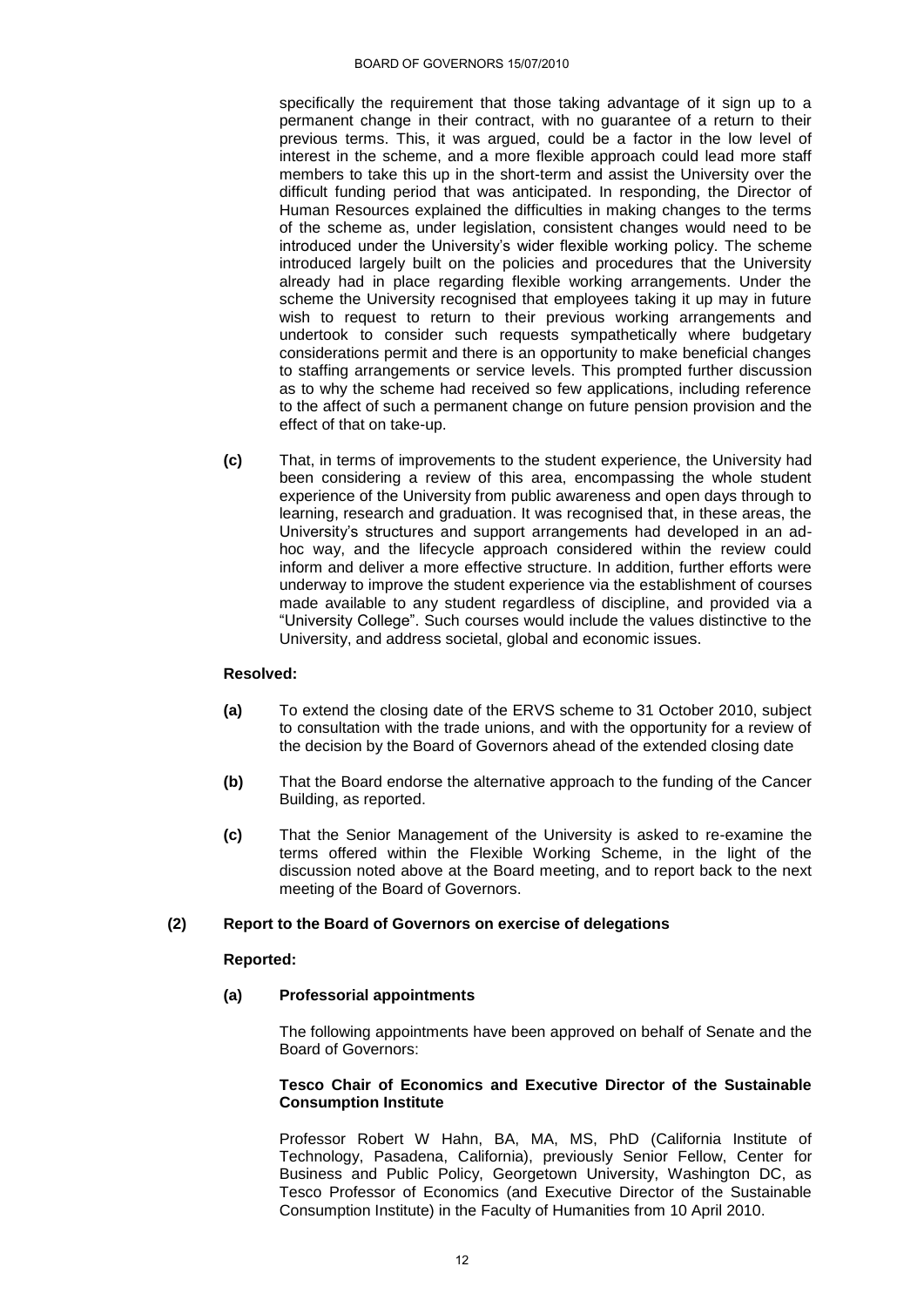## **Director of the Neuroscience Research Institute**

Dr Shaheen Hamdy, MB ChB, PhD, FRCP, Clinical Senior Lecturer, Epithelial Sciences Research Group in the School of Translational Medicine, as Director of the Neuroscience Research Institute from 1 August 2010.

## **(b) Grant of the title of Professor Emeritus**

That acting on behalf of Senate and the Board of Governors, the President and Vice-Chancellor had approved the conferment of the title of Professor Emeritus on the following:

Professor Tim Eden, Teenage Cancer Trust Professor of Teenage and Young Adult Cancer in the School of Cancer and Imaging Sciences (from 1 October 2010).

Professor John Gallagher, Professor of Oncology in the School of Medicine (from 1 March 2009).

Professor David Mayer, Professor of Drama (in the Faculty of Humanities) (from 1 October 1996). (nb: There is no record of Professor Mayer officially being granted the title of Emeritus Professor on his retirement in 1996 although a Resolution of Thanks is recorded in the Senate minutes of 26 November 1996 and Council minutes of 4 December 1996.)

## **(c) Other authorisations on behalf of the Board of Governors**

That acting on behalf of the Board of Governors, the Deputy President and Deputy Vice-Chancellor had confirmed in accordance with the terms of the Memorandum and Articles of Association of UMSS Ltd the re-appointment of Mrs Catherine Tansey as University Nominated Director of UMSS Ltd with effect from 1 August 2010 for a period of three years.

#### **(d) The execution of the UMSS Legal Charge**

#### 1. Background

That it was previously reported to the Board of Governors on 27 November 2009 that:

- 1.1 The guarantee which had been issued by National Westminster Bank plc to the University of Manchester Superannuation Scheme ("UMSS") on the University"s behalf (the "Bank Guarantee") would expire on 31 March 2010; and
- 1.2 The University has agreed with UMSS that, rather than renewing the Bank Guarantee, the University would give security to UMSS over certain of its properties by way of support for the University"s contingent liabilities to UMSS.
- 2. The Legal Charge
- 2.1 That there was produced to the meeting the final draft of a legal charge (the "Legal Charge") to be executed by the University over the following properties:
	- (a) John Owens Building and Eddie Newcomb Student Services **Centre**
	- (b) Beyer Building
	- (c) Christie Building
	- (d) Martin Harris Centre for Music and Drama
	- (e) Pharmacy Building
	- (f) Coupland 3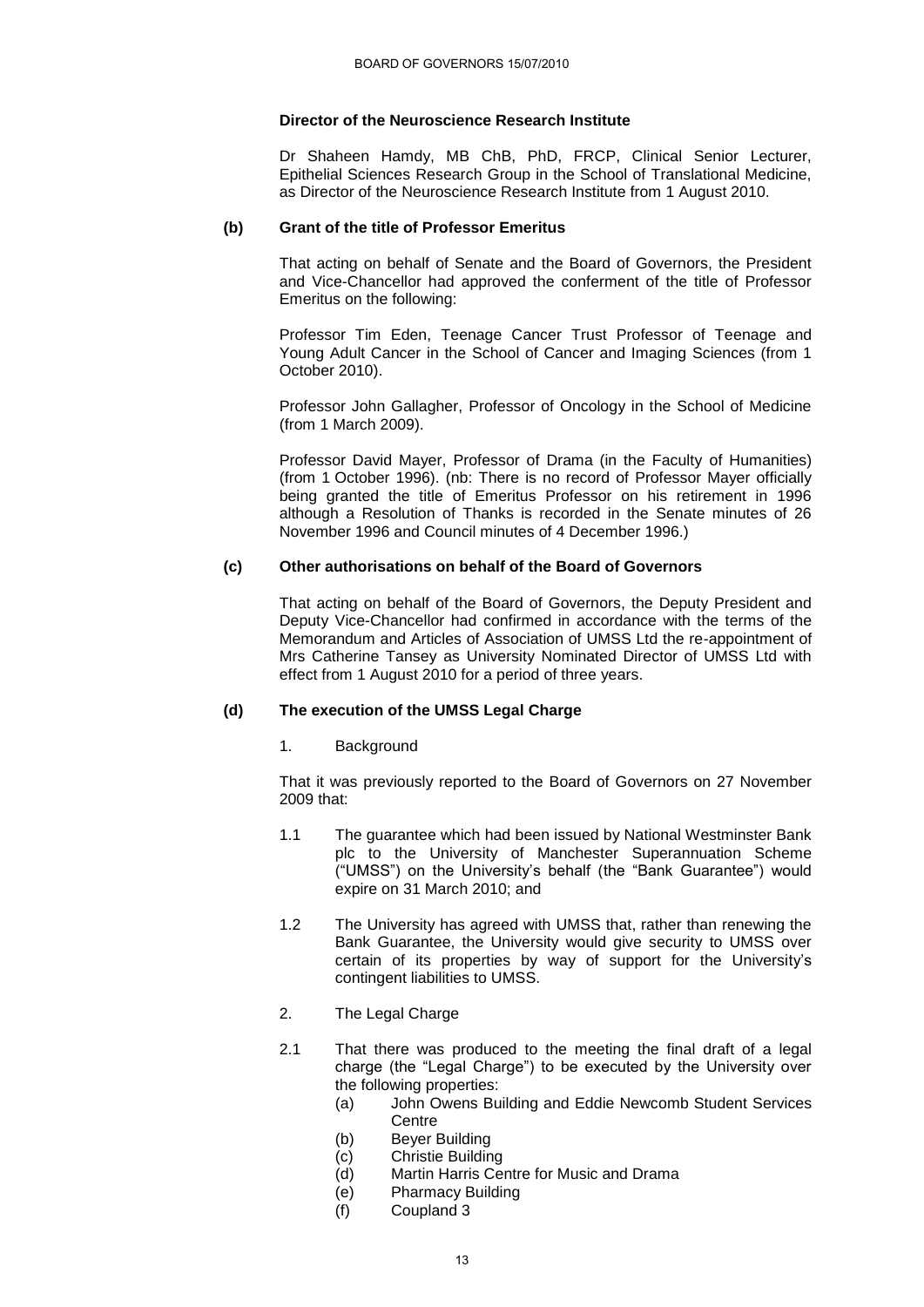- (g) Dover Street
- (h) Sackville Street Building
- (i) Chancellors Conference Centre, and
- (j) Jean McFarlane Building

(together, the "Properties").

- 2.2 That the Board, via the Finance Committee, considered the terms of the Legal Charge. It was noted in particular that the Legal Charge would create security over the Properties, all fixtures and structures attached to the Properties and all rights relating to the Properties. Furthermore, it was noted that the terms of the Legal Charge included various obligations in relation to the maintenance and insurance of the Properties, and a restriction on any disposal of any of the Properties without the prior written consent of UMSS.
- 3. Consideration of the Legal Charge
- 3.1 That it was reported that the execution of the Legal Charge was within the powers of the University under Paragraph IV of the University's Charter granted of 27th August 2004 and would not result in any breach of any existing contractual or statutory obligations of the University. It was further reported to the Board, via the Finance Committee, that, under Statue VI of the University"s Statutes, the Board has the power to exercise this function on behalf of the University.
- 3.2 That the Board, via Finance Committee, also noted that it had received advice from Eversheds LLP on the effect of the Legal Charge.
- 3.3 That it was reported that if the Bank Guarantee were to be replaced by the Legal Charge, there would be a cost saving to the University as it would no longer be liable to pay a guarantee fee to National Westminster Bank plc.
- 4. Approval and Authorisation
- 4.1 That,acting on behalf of the Board of Governors, the President and Vice-Chancellor approved, having considered the form of the Legal Charge and the factors referred to above:
	- (a) that the execution of the Legal Charge was in the best interests of the University;
	- (b) that the Legal Charge be approved in the form reported to the Board of Governors or with such amendments as any Authorised Signatory (as defined below) shall in his/her discretion approve; and
	- (c) that the Registrar and Secretary as "Authorised Signatory" be hereby authorised to execute the Legal Charge as a deed and any other documents, notices, letters and to perform all matters, acts and things which such person in his/her absolute discretion deems to be necessary or desirable in connection with the Legal Charge.

## **(e) Seal orders**

That pursuant to General Regulation VII.4, the Common Seal of the University had been affixed to the instruments recorded in entries no. 960- 968, Seal Register 1.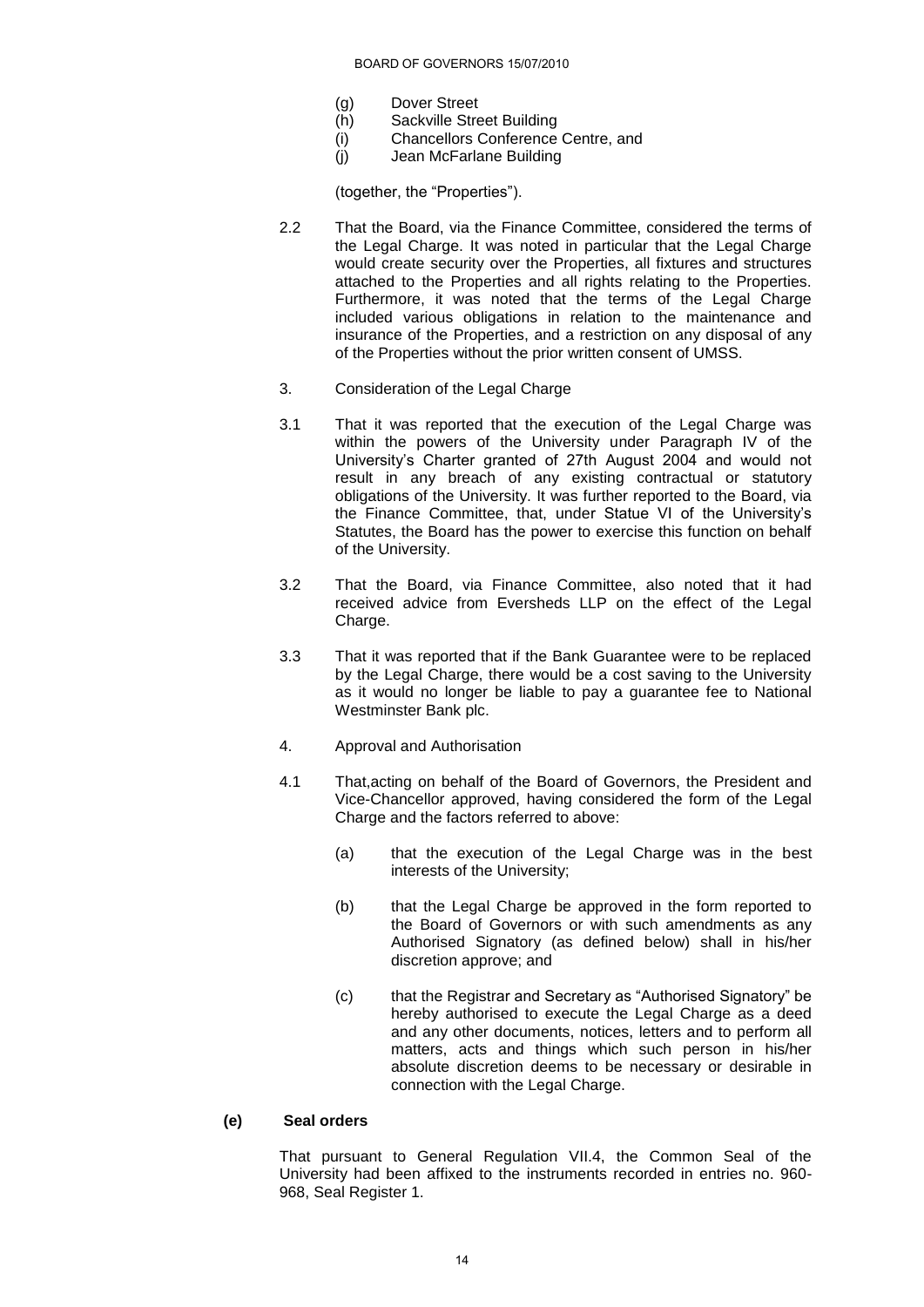#### **9. Board committee reports**

#### **(1) Finance Committee** (24 June)

**Received:** A summary report and minutes from the meeting of the Finance Committee held on 24 June.

#### **Reported:**

- **(a)** That the Finance Committee welcomed Professor Dame Nancy Rothwell to her first meeting as President & Vice Chancellor (designate) and Steve Mole who had taken up his appointment as Director of Finance on 21 June 2010. The Chairman thanked Mr Border for his support as Interim Director of Finance and Mr Gabriel Hassan for his contribution to Finance Committee over the last year. On behalf of Finance Committee, the Registrar and Secretary thanked Mr Ruia for chairing the Committee over the last three years.
- **(b)** That the Director of Estates was unable to attend the meeting but provided an update on the capital development programme. Finance Committee noted the progress that had been made and that the impact of the increase in VAT will be reported in due course. It was also noted that the availability of funds from NWDA sources was subject to review.
- **(c)** That the Finance Committee noted that a business case and associated funding had been approved (by PRC Finance Sub Committee) to proceed with a project to enhance existing Procure to Pay processes.
- **(d)** That the Finance Committee approved a strategy to transfer a prudent element of the University"s cash balances into longer term fixed asset instruments, in tranches and based upon the anticipated requirements for cash over a two year period. This will provide a better rate of return.
- **(e)** That the Finance Committee reviewed the budget submission and recommended that the Board of Governors should be asked to approve the budget submission for 2010/11.
- **(f)** That the Finance Committee noted that the current forecast remained favourable to budget and agreed that the results to May 2010 be presented to the Board for information.

#### **(2) Audit Committee** (1 July)

**Received:** A summary report and minutes from the meeting of the Audit Committee held on 1 July.

- **(a)** That a number of observations made within the 2008/9 audit of payroll undertaken by Uniac had yet to be addressed. The Director of HR would be meeting the Registrar and Secretary and the incoming Director of Finance, to ensure the risks and control issues identified were rectified.
- **(b)** That Uniac had conducted a review following the control deficiencies identified as result of the expenses fraud in the Faculty of Humanities previously reported to the Audit Committee. The majority of the observations made had been addressed within the Action Plan produced in response, however there remained some concerns about the risk arising from payments to individuals for work undertaken made by the Accounts Payable function, which should have been handled via the Payroll function. The Payroll Manager was working on the development of robust procedures in this area and Uniac had agreed to meet with the Director of Finance to discuss their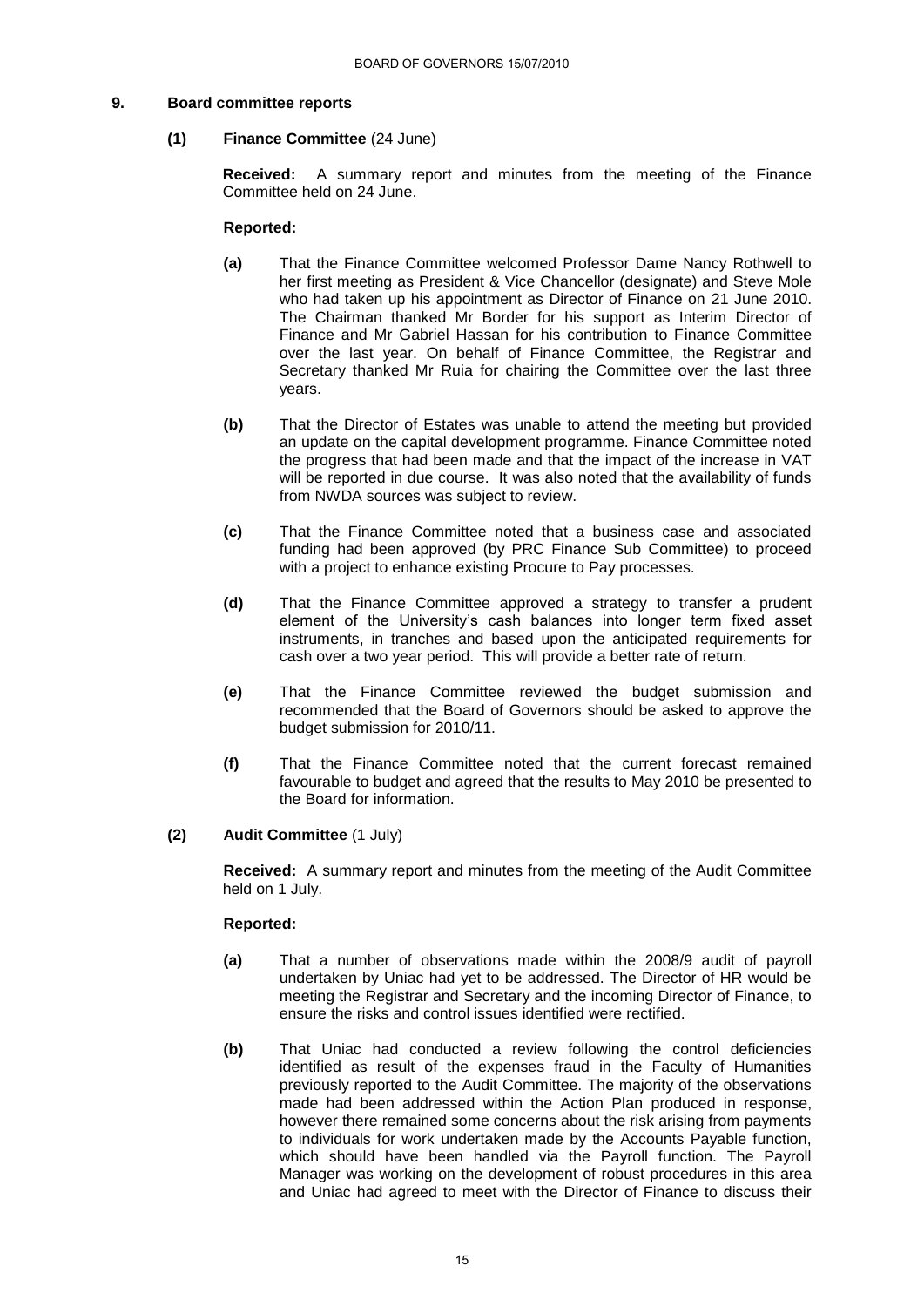input thus far, with the objective of improving knowledge and controls relating to these processes.

- **(c)** That Uniac provided an update on the series work agreed as part of follow-up to the Management Letter, and their provision of an independent assurance that actions completed in follow-up to each observation provided controls that were adequate and robust.
- **(d)** That an updated plan of action was welcomed by the Committee both in terms of its contents and its presentation. Deloitte LLP indicated that they were content with the approach adopted by the University in following up the observations made in the Management Letter. Summarily, it was reported that solid progress had been made and that Uniac was working closely with management to formally sign-off the actions on completion.
- **(e)** That Professor Martin Humphries provided a report on the action taken within the Faculty of Life Sciences in respond to specific and broader observations made within the Management Letter. Further, top-down controls had been introduced and senior managers were now fully engaged in the process of improving the internal control environment. A Financial Operations Manager had been appointed, and as a result, the Faculty anticipated that they would be able to provide much greater comfort as to the level and efficacy of financial control within the year's reporting.
- **(f)** That Professor Alan North provided an update on the 16 Faculty-specific observations brought to their attention by Deloitte, and reported significant progress on the efficiency and effectiveness of financial control. Some restructuring had taken place, enabling the appointment of a Financial Operations Manager Officer, and an assurance was provided that all observations had been taken in hand and the action taken to resolve issues had been initiated and was well documented.
- **(g)** That the timetable for the close-down process for the accounts, and the formal consideration and input from the auditors in relation to the financial statements, was welcomed by the Committee. The Committee asked for the document to be updated with further information on the sign-off and approval process for the complete narrative supporting the financial statements and that it should include the date of the production of the interim Management Letter, including the date by which management responses can be produced for review by management ahead of formal consideration by the Audit Committee.
- **(h)** That the external auditors, Deloitte LLP, had completed their interim audit work, agreeing the scope and areas of focus for the audit of the 2009/10 financial statements. The team reported their satisfaction with the process thus far, and added that the information they had received had been of a good quality and had been submitted in a timely manner. They recognised a significant improvement in the process on the previous year, and added that management had responded well to their detailed information requirements, which augured well for the process in September, when the audit team would return and based on-campus.
- **(j)** That the Committee received a full report on the business conducted at the Subsidiary Undertakings Subcommittee.
- **(k)** That the HEFCE assessment of institutional risk, based on documentation submitted for 2009-10, concluded that the University is not at higher risk. In making this assessment HEFCE also concluded that the institution is meetings its accountability obligations as set out in the Model Financial Memorandum between HEFCE and institutions. The document was referred to the Board of Governors, for information.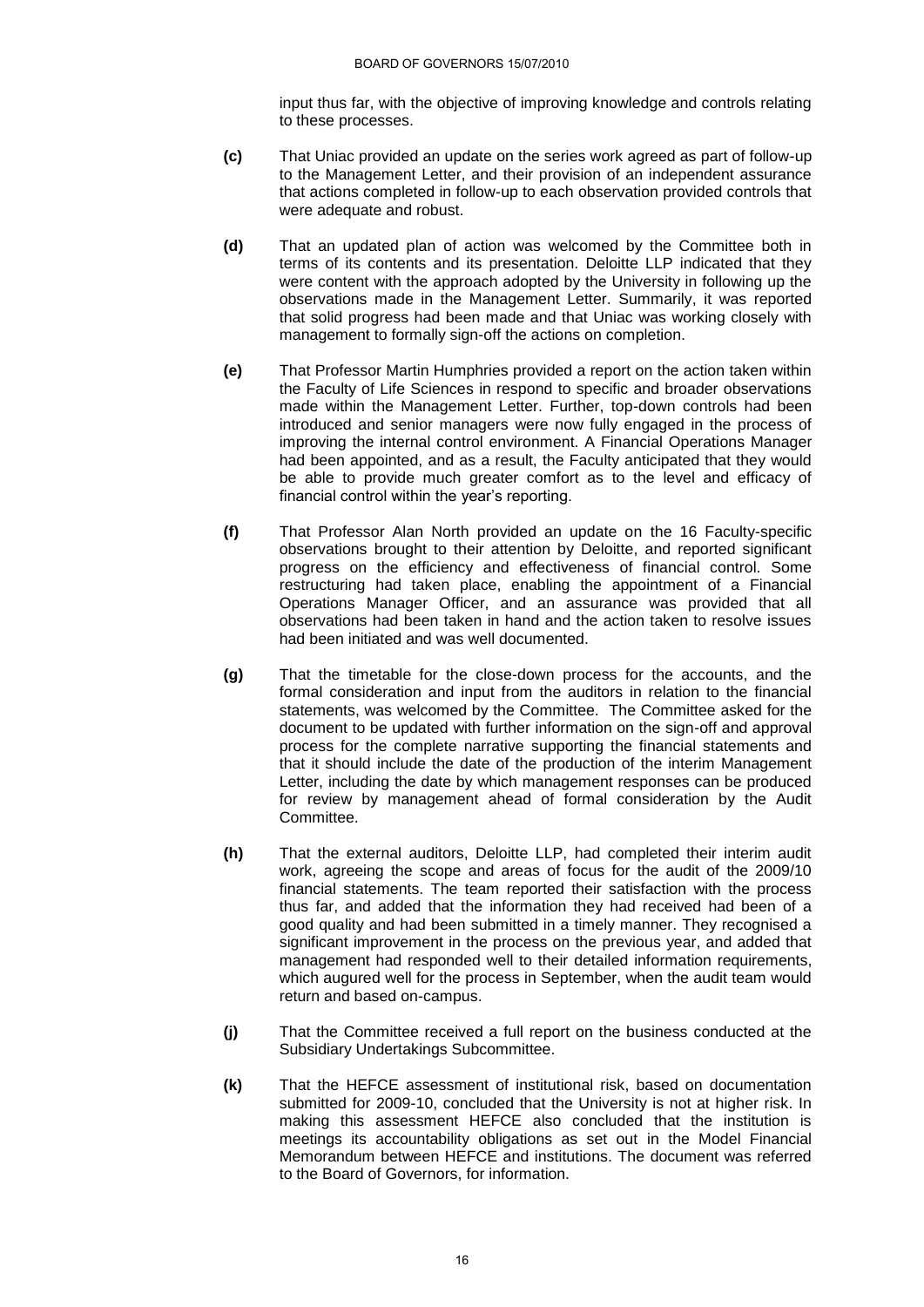- **(l)** That the Chair of the Committee expressed her sincere thanks to Councillor Roy Walters for his years of service on the Audit Committee.
- **(3) Risk Committee** (1 July 2010)

**Received:** A summary report on issues relevant to the Risk Committee held on 1 July.

## **Reported:**

- **(a)** That the Committee recommended a framework governing the development, approval, monitoring and arrangements for review of all University policies for approval by the Board of Governors.
- **(b)** That the Committee recommended a new Information Security Policy for approval to ensure that information used for the University's teaching, learning research, commercial and administrative activities are protected from threats which may result in significant financial loss, reputational damage or legislative exposure.
- **(c)** That the Committee recommended for approval a Contracts Governance Policy to set out clear lines of responsibility for drawing up, approving, signing and ensuring compliance with contracts.
- **(d)** That the Committee received and discussed a report on the progress made within the Health and Safety Action Plan 2010-2015.

**Resolved:** To approve the Policy Framework, the Information Security Policy and the Contracts Governance Policy.

## **10. Report from the Senate**

**(1) Report from the Senate** (from the meeting held on 30 June)

**Received:** A summary of matters discussed at the meeting of the Senate held on 30 June.

- **(a)** That, in her capacity as President and Vice-Chancellor-Designate, Professor Rothwell thanked Professor Alistair Ulph for his contribution to the work of Senate. Professor Rothwell reported that she would be moving to appoint a Deputy President and Deputy Vice-Chancellor. Within her Report, she highlighted the changing financial landscape, the possible impacts on the University, the impact of VAT increases, the £5m saving required in the current financial year and the evolving picture with regard to pension costs.
- **(b)** That, under Teaching and Learning, Professor Colin Stirling reported on the improvement in the results from the International Student Barometer. He explained that the NSS results for this year were expected on 23 July and the importance of improved performance and the impact of these results on the University"s positioning in national league tables. He reported on the review of arrangements for the provision of timetabled space for teaching. The two proposed amendments to the regulations for the undergraduate and postgraduate taught degree regulations were approved. The principles to inform the work of the Degree Regulations and Assessment Policies Group were endorsed subject to a minor change. The importance of the work to be completed by the Degree Attainment Group was emphasised.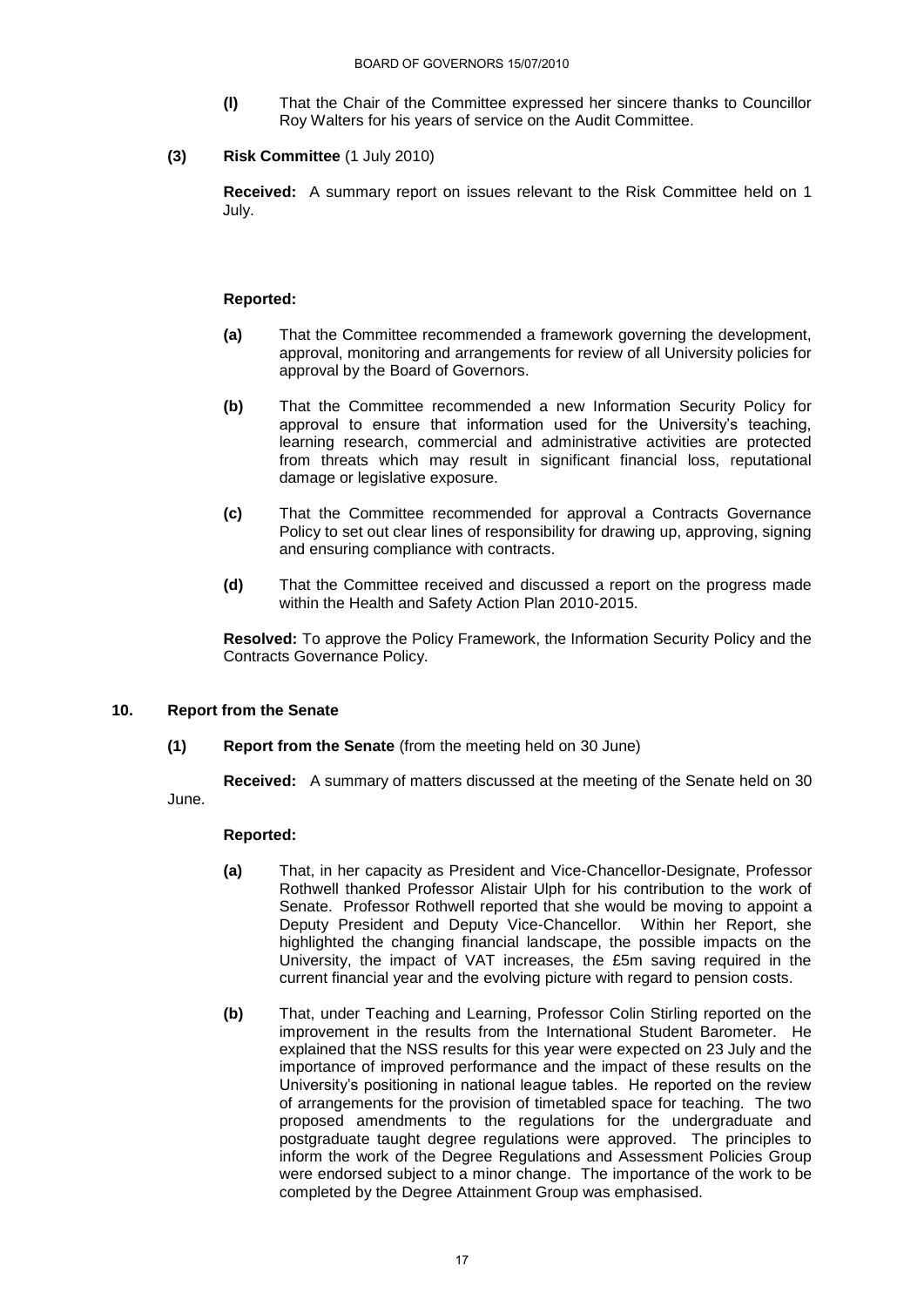- **(c)** That the proposal for a new MRes/PhD (Econ) doctoral training programme was approved in principle by the Senate, as was the revision to the Regulations for Professional, Engineering and Enterprise Doctorate Degrees.
- **(2) Awards and Honours Group** (from its meeting on 30 June 2010)

## **(a) Honorary Degrees**

**Received:** 

- 1. A report on the recommendations arising from the meeting of the Awards and Honours Group held on 30 June 2010, and endorsed by Senate.
- 2. Four nominations agreed by the Awards and Honours Group for the award of honorary degrees at ceremonies to be held in 2011, and approved by Senate for onward transmission to the Board of Governors.
- 3. Three nominations approved by the Awards and Honours Group, out of session, endorsed by the President and Vice-Chancellor or Acting President and Vice-Chancellor, and to be conferred on 20 October 2010 at the Foundation Day honorary degree ceremony.

**Resolved:** To approve the recommendation that the individuals concerned be conferred with degrees *honoris causa* at ceremonies to be held in 2011. (NB Further information on the individuals concerned will appear in the minutes once the individuals concerned have been informed of the award and of the arrangements for its presentation.)

## **(b) Medals of Honour**

**Received:** Three nominations agreed by the Awards and Honours Group for the award of Medals of Honour at ceremonies to be held over the coming year, and approved by Senate for onward transmission to the Board of Governors.

**Resolved:** To approve the recommendation that the individuals concerned be conferred with Medals of Honour at a ceremony to be held in the coming year. (NB Further information on the individuals concerned would appear in the minutes on their acceptance of the award and on confirmation of the arrangements for its presentation.)

**11. Report from the Planning and Resources Committee** (from the meetings held on 8 June and 6 July)

**Received:** A summary of matters discussed at the meetings of the Planning and Resources Committee held 8 June and 6 July 2010.

#### **Reported:**

**(a)** That the Committee considered the draft Management Accounts as at 30 April and 31 May 2010 and the Debt Report for April 2010. At its meeting on 8 June, the Committee considered the 2010-11 Budget Submission and the HEFCE financial key performance indicators. At its meeting on 6 July, the committee considered HEFCE Circular Letter 14/2010 Higher education funding for academic years 2009-10 and 2010-11 including new student entrants and the letter from the Secretary of State for Business, Innovation and Skills and the Minister of State for Universities and Science on Higher education funding for 2010-11. The Committee also received reports from the Faculties on their use of Strategic Investment Reserve Funds (SIRF).